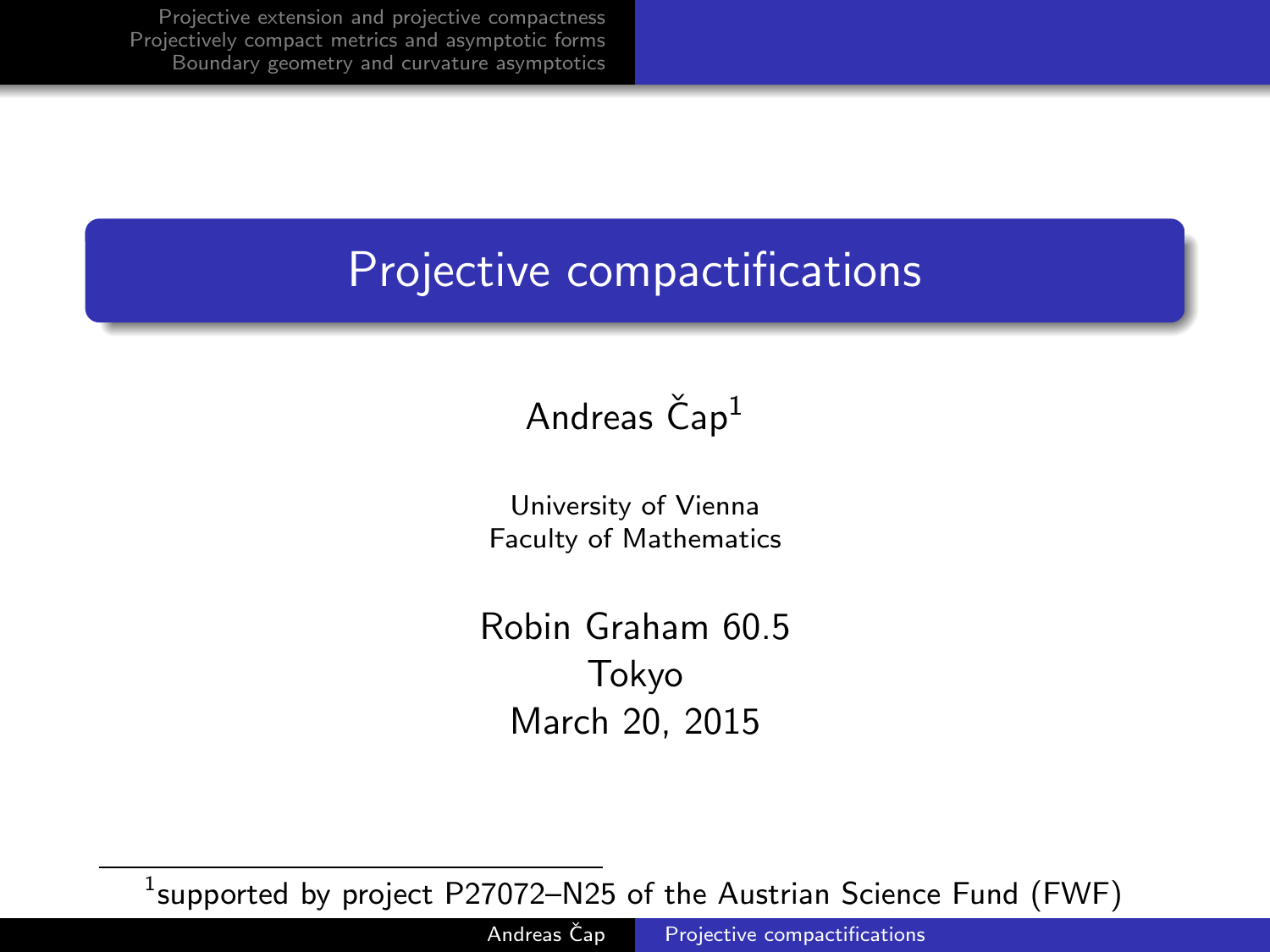- This is a survey talk based on joint work with A. Rod Gover (Auckland).
- Attaching a boundary at infinity to complete (pseudo–) Riemannian manifolds plays an important role in several parts of mathematics and mathematical physics, for example in scattering theory, general relativity and AdS/CFT.
- Guided by two classes of examples coming from reductions of projective holonomy, we develop an analog of conformal compactness in the setting of projective differential geometry. This concept is formulated for torsion free affine connections and depends on a parameter, called the *order* of projective compactness, that is related to volume growth.
- Via Levi–Civita connections, the concept is automatically defined for pseudo–Riemannian metrics. In this case, scalar curvature plays a crucial role. This is based on a new interpretation of scalar curvature in projective terms.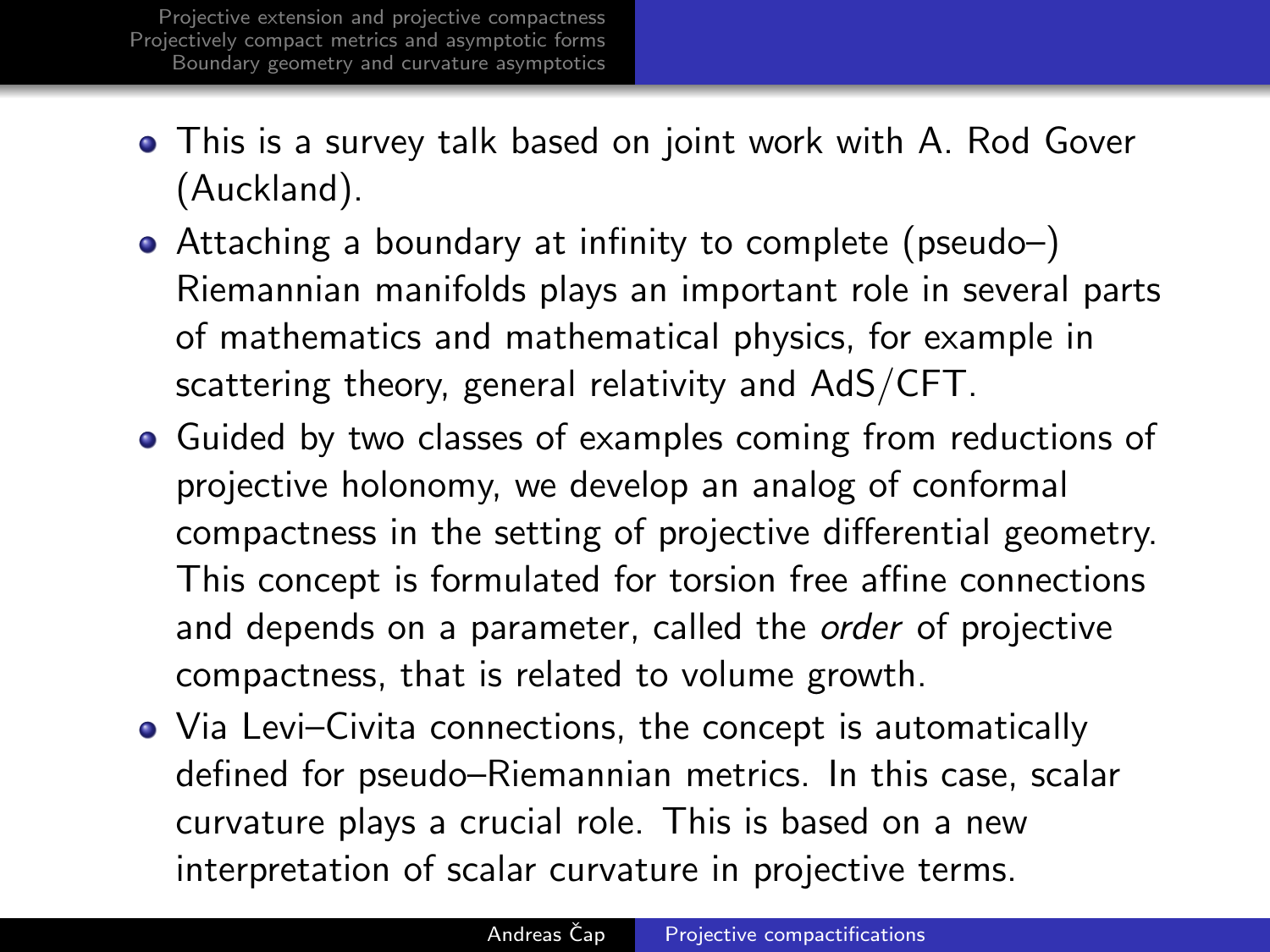



2 [Projectively compact metrics and asymptotic forms](#page-9-0)

3 [Boundary geometry and curvature asymptotics](#page-14-0)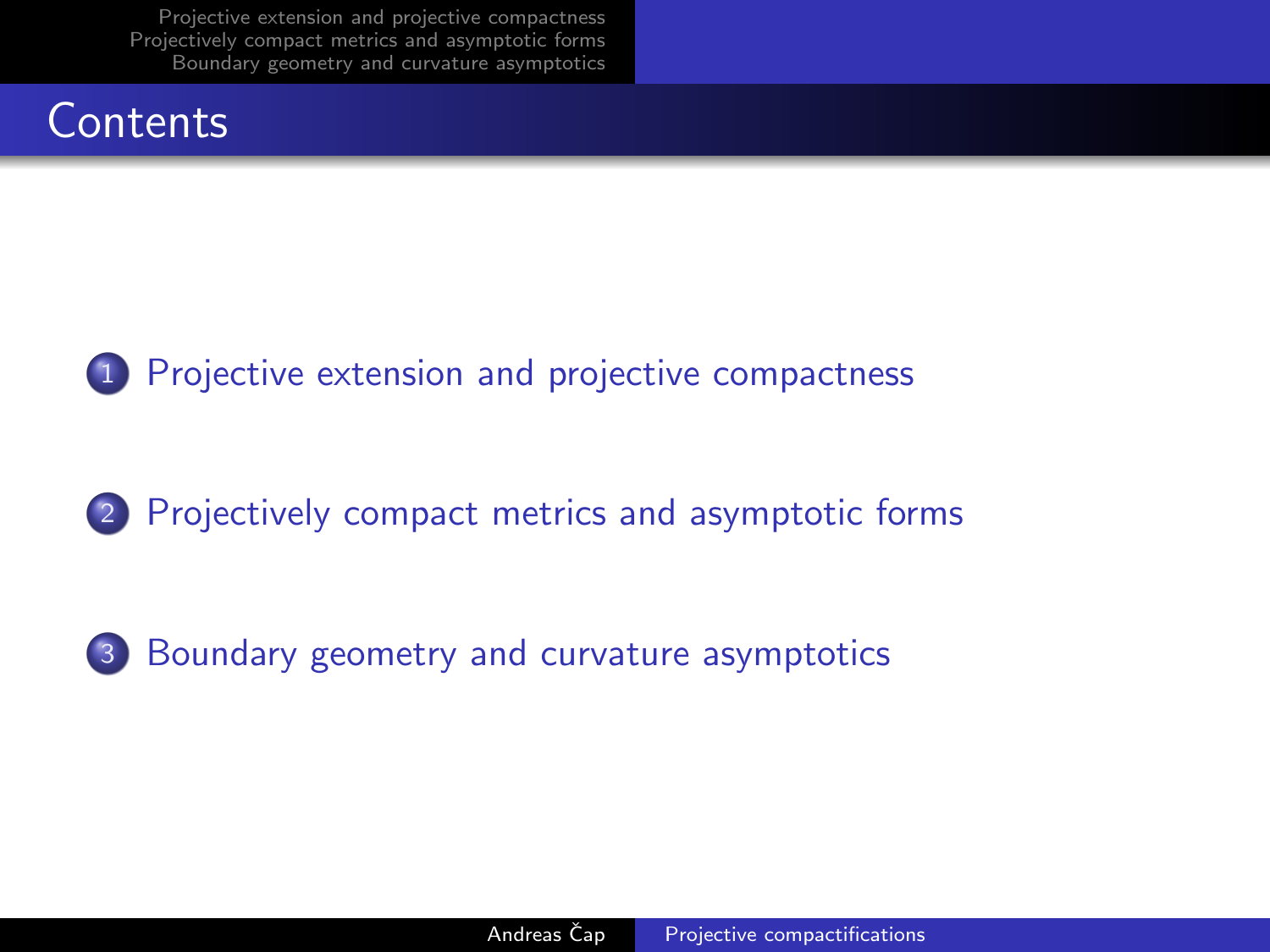Let  $\overline{M}$  be a smooth manifold with boundary  $\partial M$  and interior M. Then a conformally compact metric  $g_0$  on M together with its conformal infinity (the induced conformal class on  $\partial M$ ) can be equivalently described by

- A conformal structure on  $\overline{M}$ , which contains  $g_0$ .
- A section I of the conformal standard tractor bundle, which projects onto a defining 1–density  $\sigma$  for  $\partial M$  that is parallel for  $\nabla^{g_0}$  over M.

<span id="page-3-0"></span>If  $g_0$  is Einstein, then I is parallel for the normal tractor connection and one obtains a reduction conformal holonomy. Together with the tractor–D operator, I defines a degenerate Laplacian. This can be used to develop many elements of boundary calculus, holographic descriptions of GJMS–operators and Q–curvature and so on (Gover–Waldron).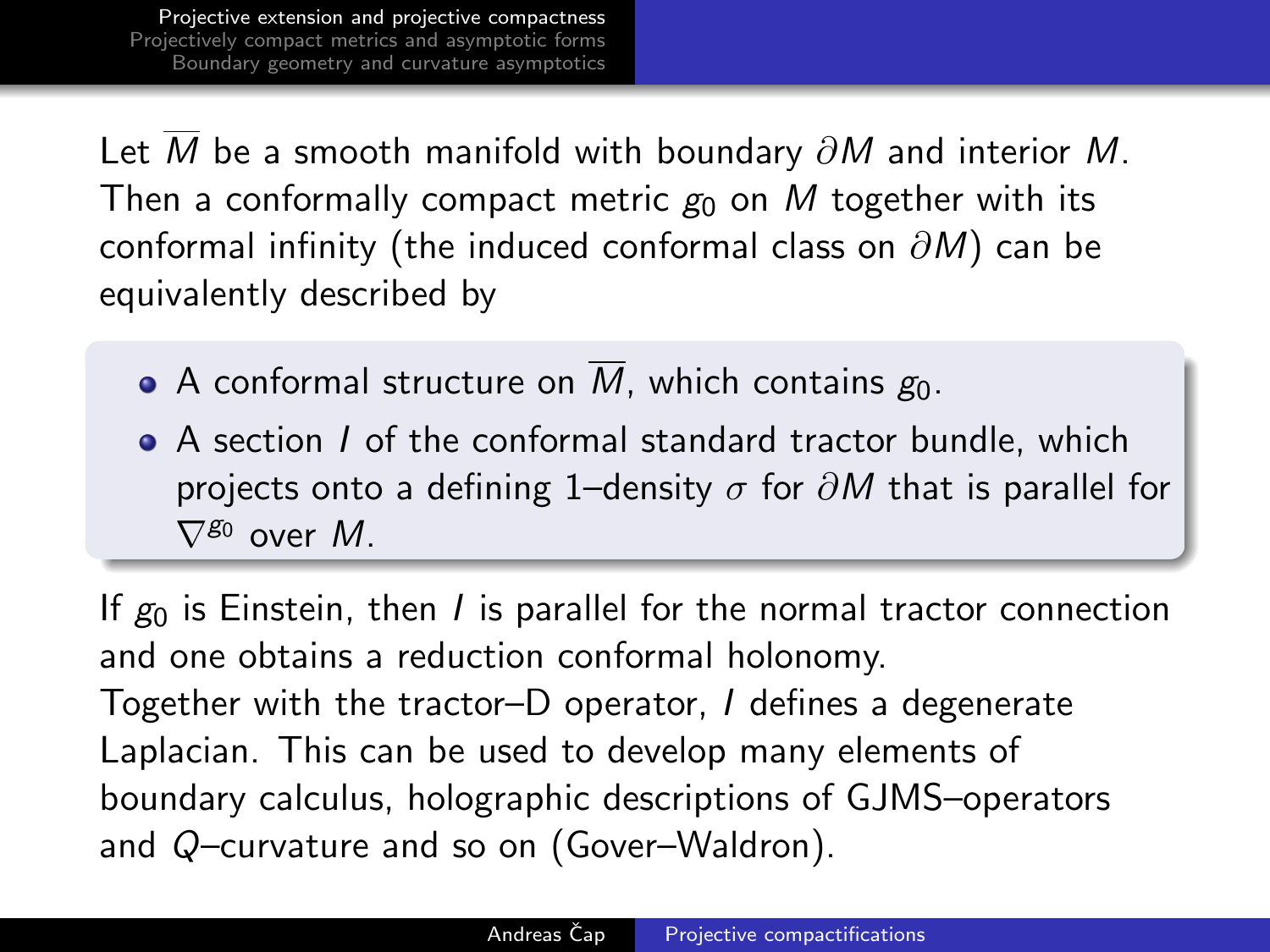The initial setup for conformal compactness thus is a metric on M, whose conformal class smoothly extends to M, while the metric itself does not extend (for example, because it is complete). Apart from the conformal structure defined by a metric, also the projective structure defined by its Levi–Civita connection is a highly interesting weakening.

- This approach automatically emphasizes the role of geodesics.
- Several fundamental operators of Riemannian geometry, for example the Riemannian deformation sequence, admit a projectively invariant formulation.

In that sense many results described here belong to the emerging field of metric projective geometry.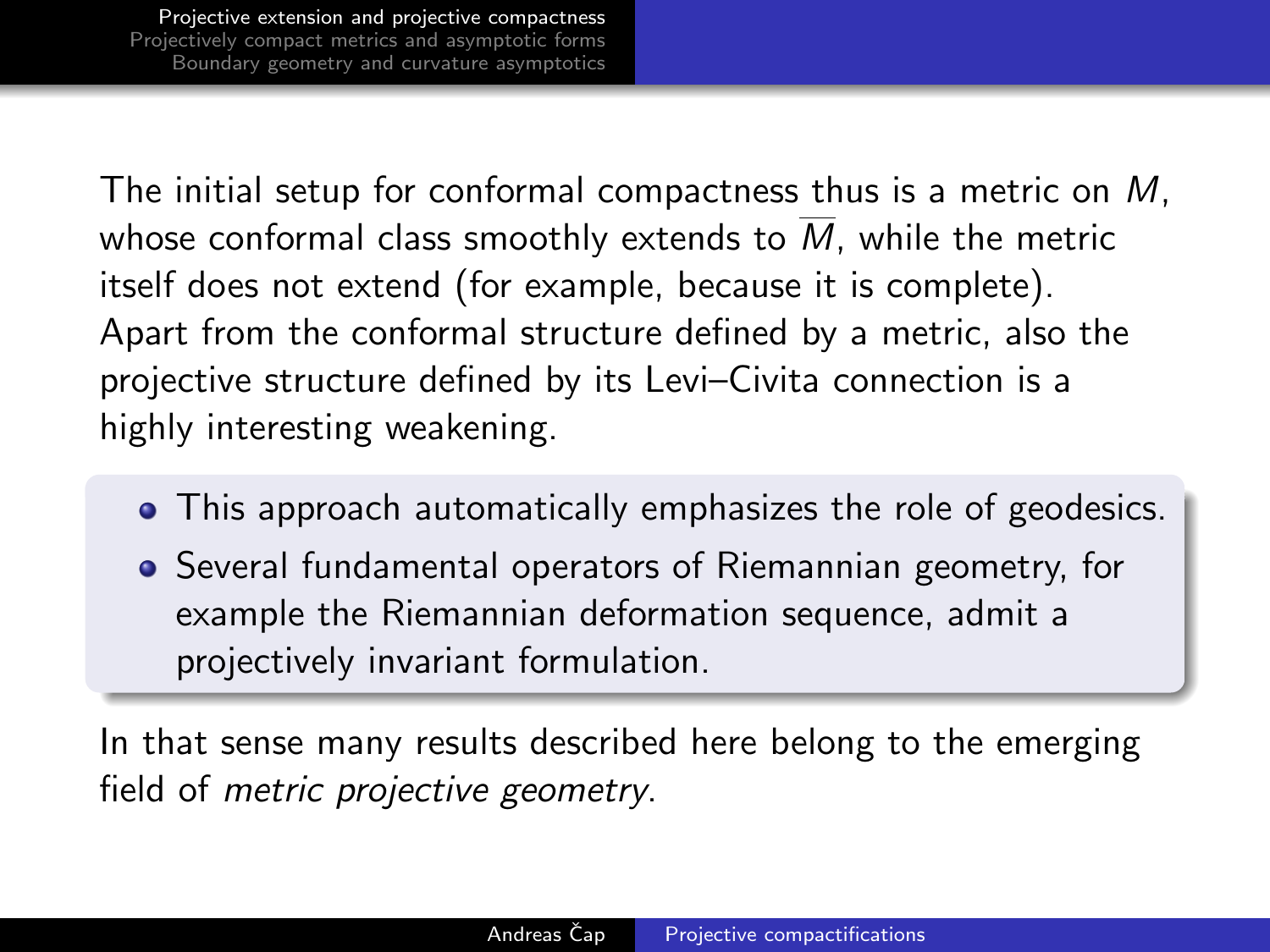# Projective differential geometry

Let N be a smooth manifold. Projective equivalence of two torsion–free linear connections  $\nabla$  and  $\hat{\nabla}$  on TN can be equivalently defined as

- **•** same geodesics up to parametrization
- existence of  $\Upsilon \in \Omega^1(\mathcal{N})$  such that for all  $\xi, \eta \in \mathfrak{X}(\mathcal{N})$  one has  $\hat{\nabla}_{\xi} \eta = \nabla_{\xi} \eta + \Upsilon(\xi) \eta + \Upsilon(\eta) \xi.$

We will formally write the second condition as  $\hat{\nabla} = \nabla + \Upsilon$ .

## **Proposition**

In the situation of  $\overline{M} = M \cup \partial M$  and of  $\nabla$  on  $TM$ , there is a projective modification of  $\nabla$  which admits a smooth extension to the boundary if and only if the tracefree parts of the Christoffel symbols in local charts admit smooth extensions to the boundary.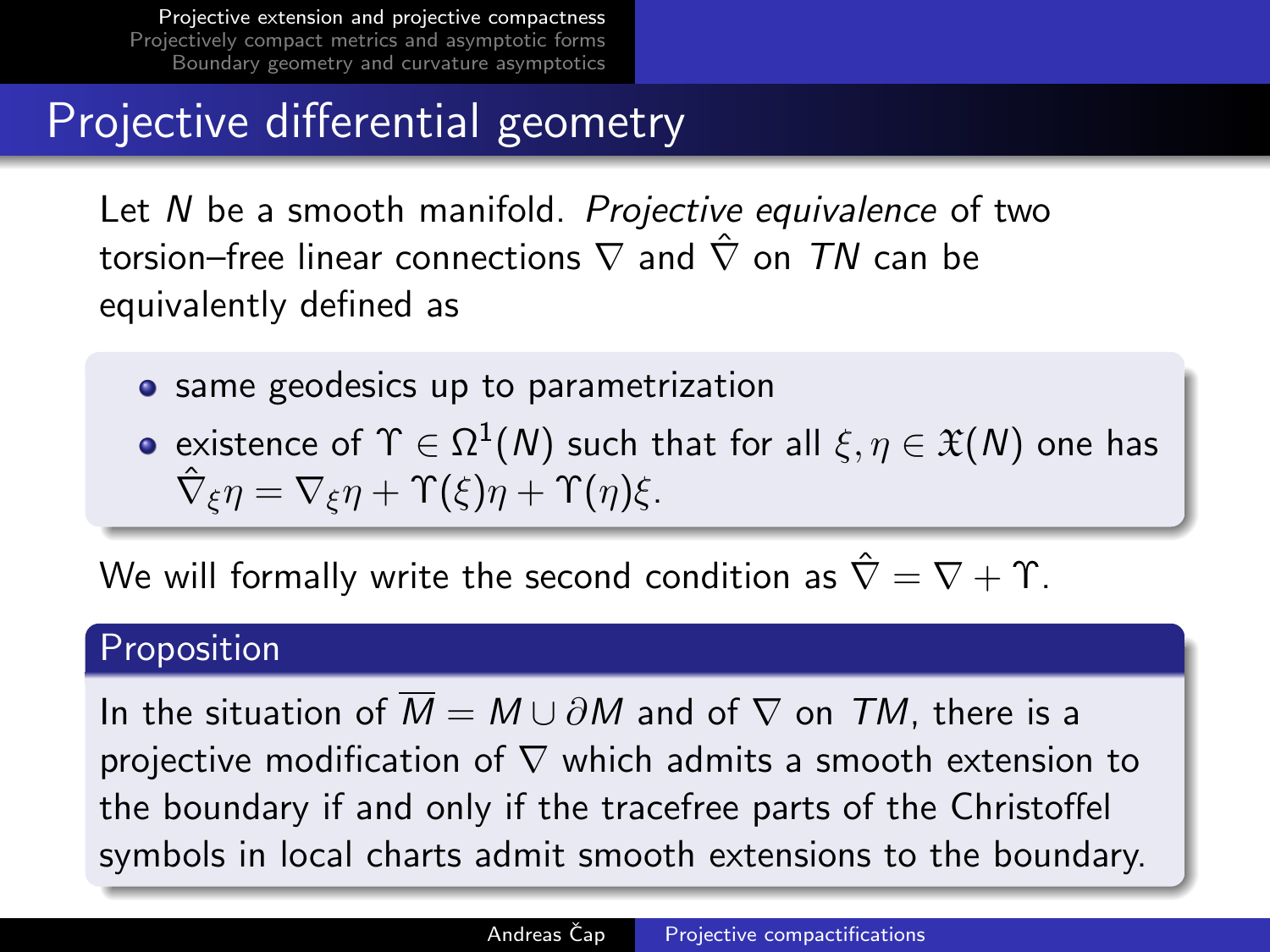## Model examples

Viewed as the space of rays in  $\mathbb{R}^{n+2}$ , the sphere  $\mathcal{S}^{n+1}$  carries a projective structure preserved by the action of  $SL(n + 2, \mathbb{R})$ .

- $\textbf{D}$  Choosing a hyperplane  $\mathbb{R}^{n+1} \subset \mathbb{R}^{n+2}$  and identifying it with an open hemisphere via central projection is a projective diffeomorphism. Hence the projective class of the resulting flat connection on the hemisphere smoothly extends to the closed hemisphere. The boundary sphere is totally geodesic and thus inherits its standard projective structure.
- $\bullet\hspace{0.1cm}$  Putting a Lorentzian metric on  $\mathbb{R}^{n+2}$ , one may identify  $\mathcal{H}^{n+1}$ with future pointing negative rays, thus obtaining a projective embedding  $\mathcal{H}^{n+1} \hookrightarrow \mathcal{S}^{n+1}.$  The boundary sphere  $\mathcal{S}^n$  inherits its standard conformal structure from the ambient projective structure ("projective second fundamental form").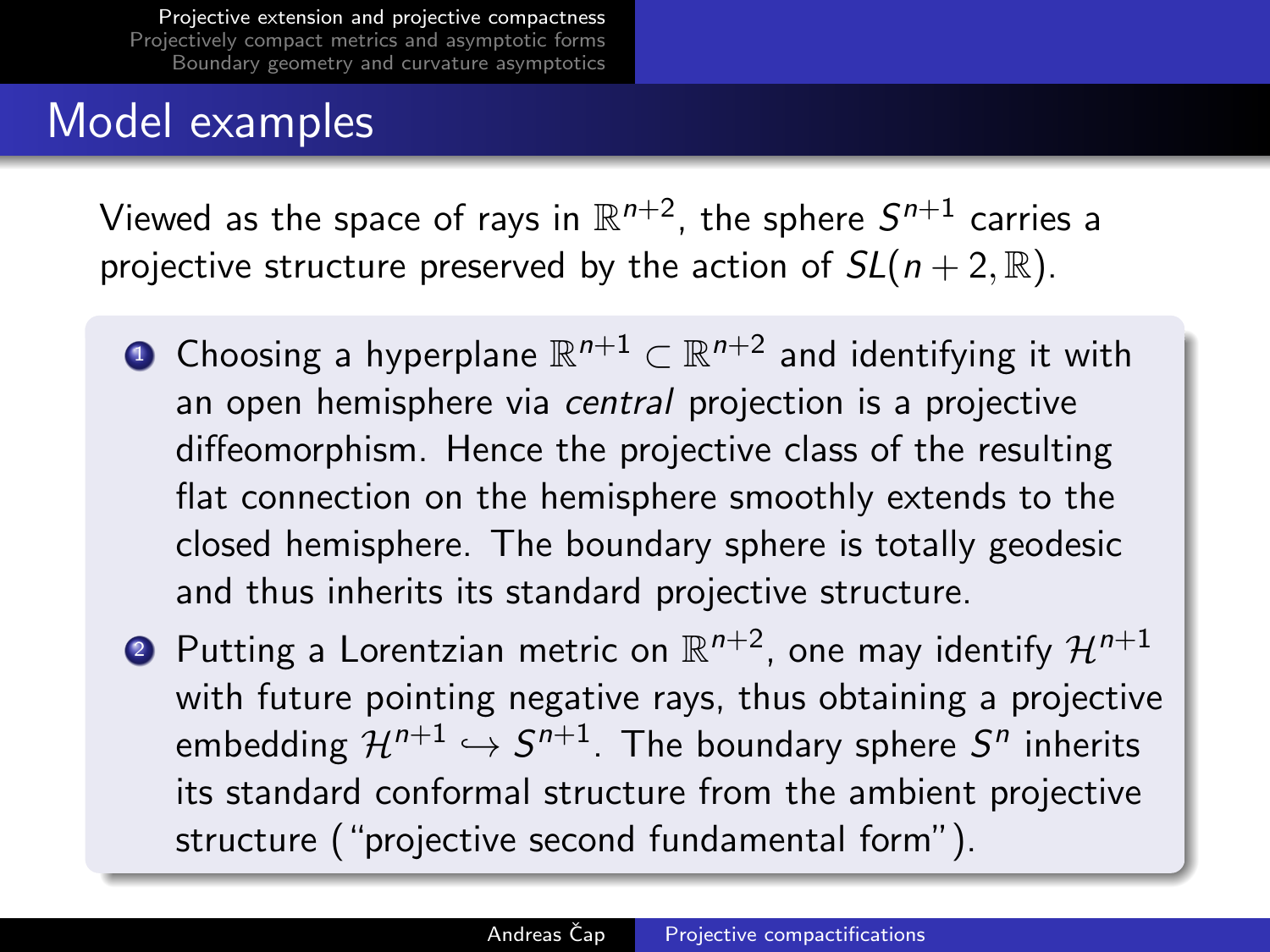Both these examples generalize to holonomy reductions of curved projective structures. The concept of projective compactness is obtained from these examples by analyzing which projective modifications extend.

### Definition

Consider  $\overline{M} = M \cup \partial M$  and  $\alpha \in \mathbb{R}_{>0}$ .

A torsion free linear connection $\nabla$  on  $TM$  is called projectively compact of order  $\alpha$  if for each  $x \in \partial M$  there is a local defining function  $\rho$  for  $\partial M$  defined on an open neighborhood U of x in M such that the linear connection  $\hat{\nabla} := \nabla + \frac{d\rho}{d\omega}$  $\frac{\mathsf{d} \rho}{\alpha \rho}$  on  $\mathsf{U} \cap \mathsf{M}$  admits a smooth extension to all of U.

This turns out to be independent of the defining function  $\rho$ , but changing  $\alpha$  corresponds to replacing  $\rho$  by some power of  $\rho$ , so  $\alpha$ cannot be eliminated. Via the Levi–Civita connection the concept is automatically defined for metrics.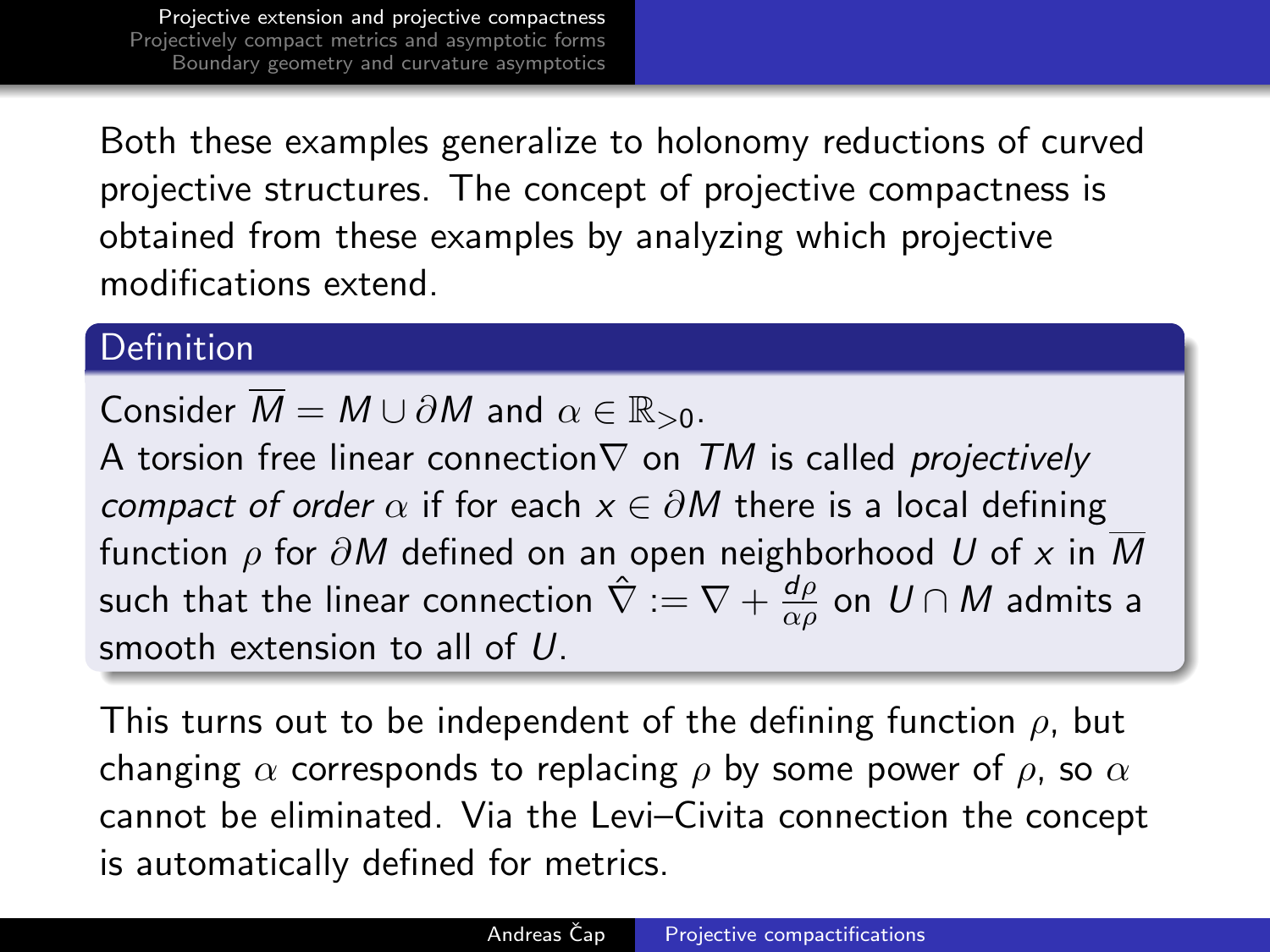Suppose that  $\nabla$  is a *special* affine connection on M (i.e. one that preserves a volume density). Then each of the projective density bundles  $\mathcal{E}(w)$  for  $w \in \mathbb{R}$  admits non–vanishing sections over M which are parallel for  $\nabla$ . In this situation, projective compactness of  $\nabla$  order  $\alpha$  is equivalent to extendability of the projective structure plus a specific rate of volume growth as follows:

### Proposition

Given a projective structure on  $\overline{M}$  which, over M, contains a connection  $\nabla$  as above, the following are equivalent

- $\bullet$   $\nabla$  is projectively compact of order  $\alpha$
- 2 In terms of a local defining function  $\rho$  for  $\partial M$ , the parallel volume density  $\nu$  for  $\nabla$  has the form  $\rho^{-(n+2)/\alpha} \hat{\nu}$  for a nowhere–vanishing  $\hat{\nu}$  on  $\overline{M}$ .
- **3** Any non–vanishing section  $\sigma$  of  $\mathcal{E}(\alpha)$ , which is parallel for  $\nabla$ over M, extends by zero to a smooth defining density for  $\partial M$ .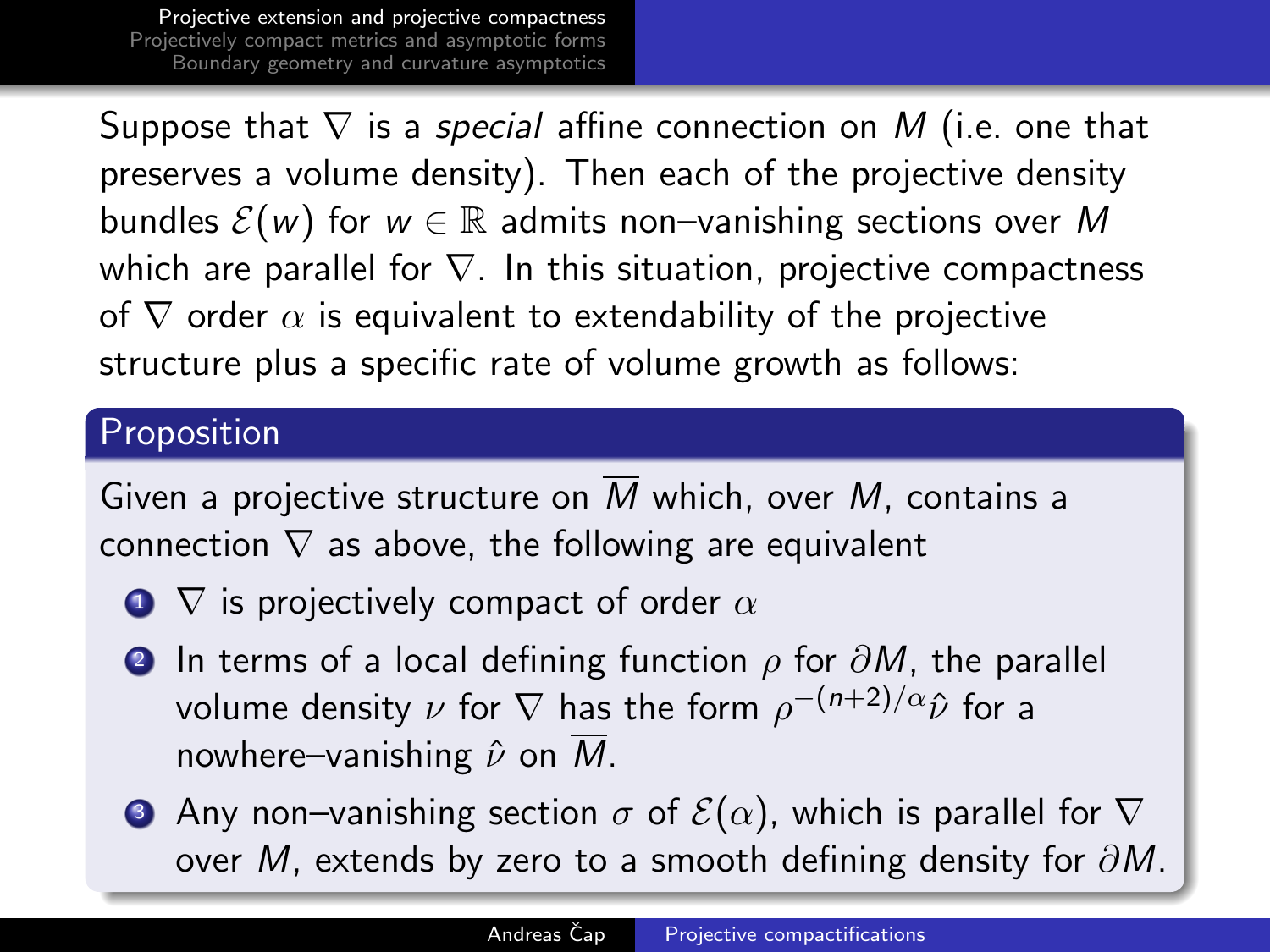One can directly prove existence of many local examples of projectively compact metrics: Suppose that  $0 < \alpha \leq 2$  (which ensures that  $\partial M$  is "at infinity") and that  $2/\alpha \in \mathbb{Z}$ .

#### Theorem

Suppose that  $g$  is a pseudo–Riemannian metric on M such that there are local defining functions  $\rho$  for  $\partial M$  such that g admits an

asymptotic form  $\left| g = C \frac{d\rho^2}{4\sqrt{g}} \right|$  $\frac{d\rho^2}{\rho^{4/\alpha}}+\frac{h}{\rho^{2/\alpha}}$  $\overline{\rho^{2/\alpha}}$  , where *h* is smooth up to the boundary and non–degenerate on  $T\partial M$ , and C is a smooth function asymptotic to a non–zero constant on  $\partial M$ . Then g is projectively compact of order  $\alpha$ .

<span id="page-9-0"></span>For  $\alpha = 2$ , this form is available (with the same C and conformally related h) for any defining function. For other values of  $\alpha$ , it singles out specific defining functions.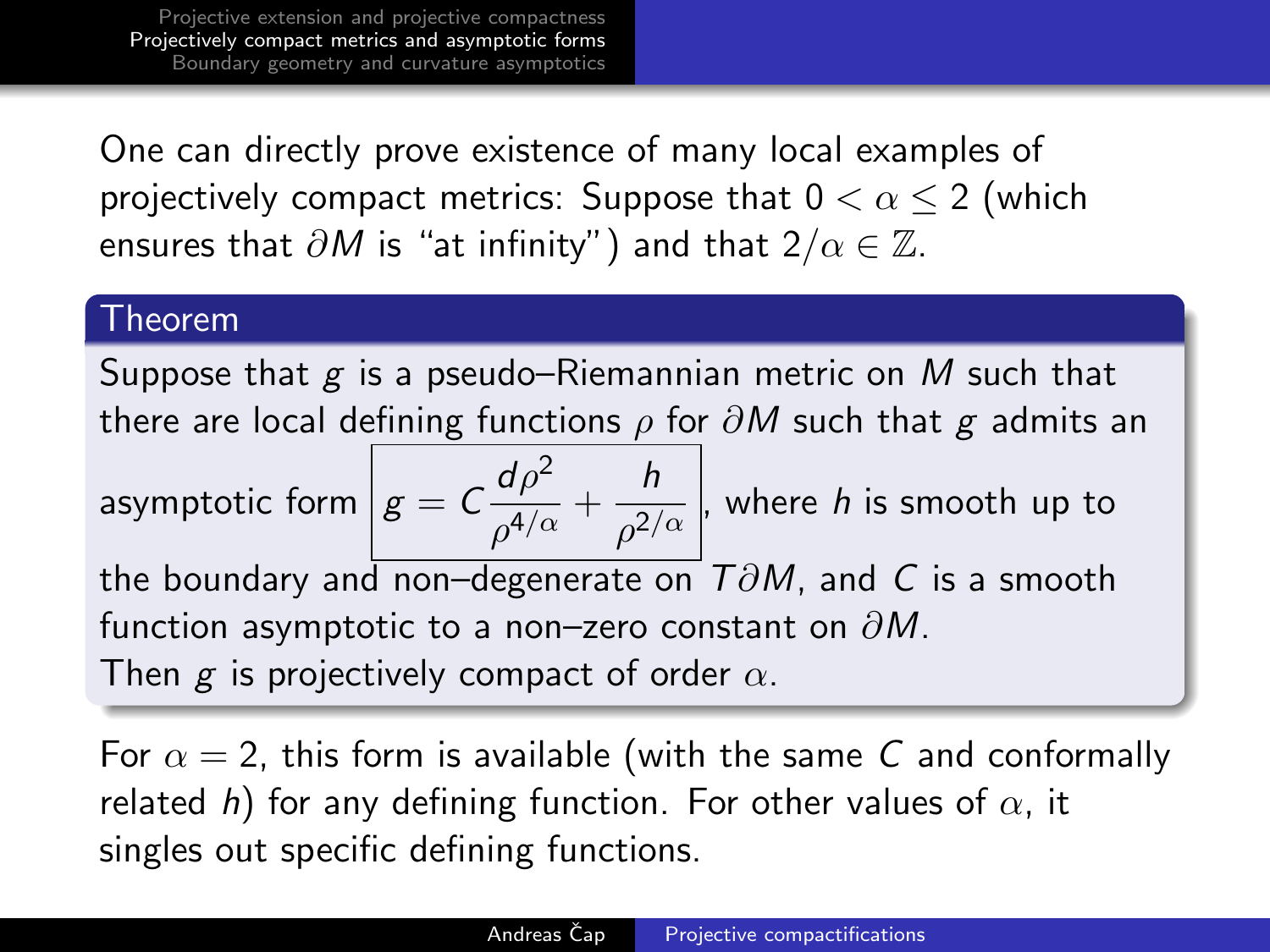## The metricity equation

In general, a projective class does not contain any Levi–Civita connections. Existence of such a connection can be equivalently characterized as follows:

- Existence of a non–degenerate solution of the *metricity equation tfp* $(\nabla_i \sigma^{jk}) = 0$ , a projectively invariant linear system of PDEs on  $\mathcal{E}^{ij}(-2)$ .
- Existence of a smooth section of the tractor bundle  $S^2\mathcal{T}$ , which is parallel for a natural connection on that bundle and satisfies a non–degeneracy condition.

Given  $g=g_{ij}$ , the solution is  $\tau^{-1}g^{ij}$ , where  $\tau = \mathsf{vol}_{\mathcal{g}}^{-2/(n+2)} \in \Gamma(\mathcal{E}(2))$  and  $\mathcal{g}^{ij}$  is the inverse metric. The tensor bundle  ${\cal E}^{(ij)}(-2)$  is the irreducible quotient of  ${\cal S}^2{\cal T}$ , and the BGG splitting operator provides the second equivalence.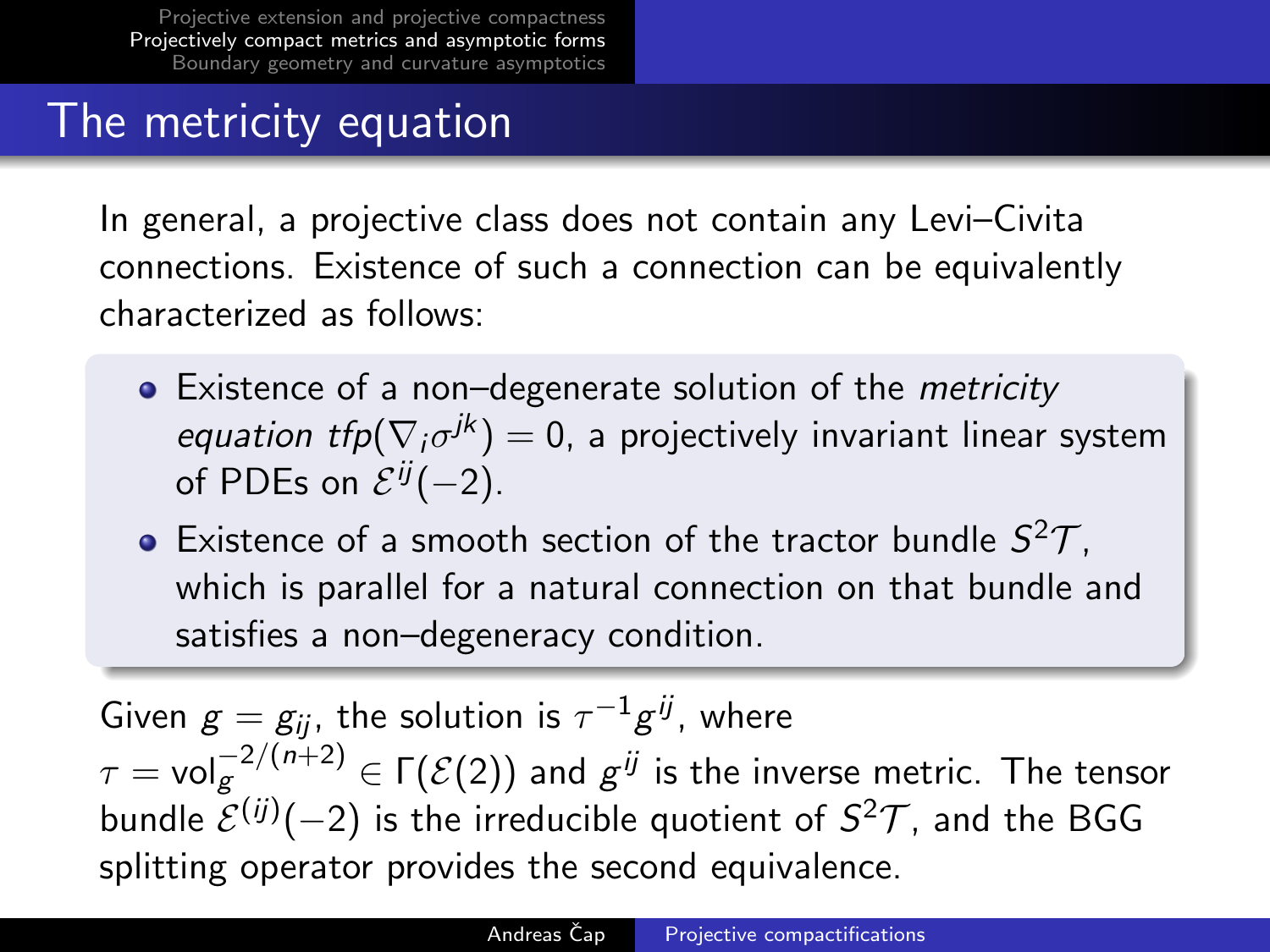## The role of scalar curvature

Suppose that  $g$  is a metric on  $M$ , such that the projective structure determined by  $\nabla^{\mathcal{g}}$  extends to  $\overline{\mathit{M}}.$  Then the tractor bundle  $S^2\mathcal{T}$  and the canonical connection on it are defined on all of  $\overline{M}$  and  $g$  determines a parallel section over  $M$ . This can be smoothly extended to all of  $\overline{M}$  by parallel transport. Moreover, a section of  $S^2\mathcal{T}$  is a bundle metric on  $\mathcal{T}^*$ , so it has a well defined determinant. For the case of the metricity solution, one easily sees that this is given by the scalar curvature of  $g$ , and one obtains:

### Theorem

In this situation, the metricity solution  $\tau^{-1} g^{i j}$ , the corresponding section of  $S^2\mathcal{T}$ , and the scalar curvature  $S$  of  $g$  all admit smooth extensions to all of  $\overline{M}$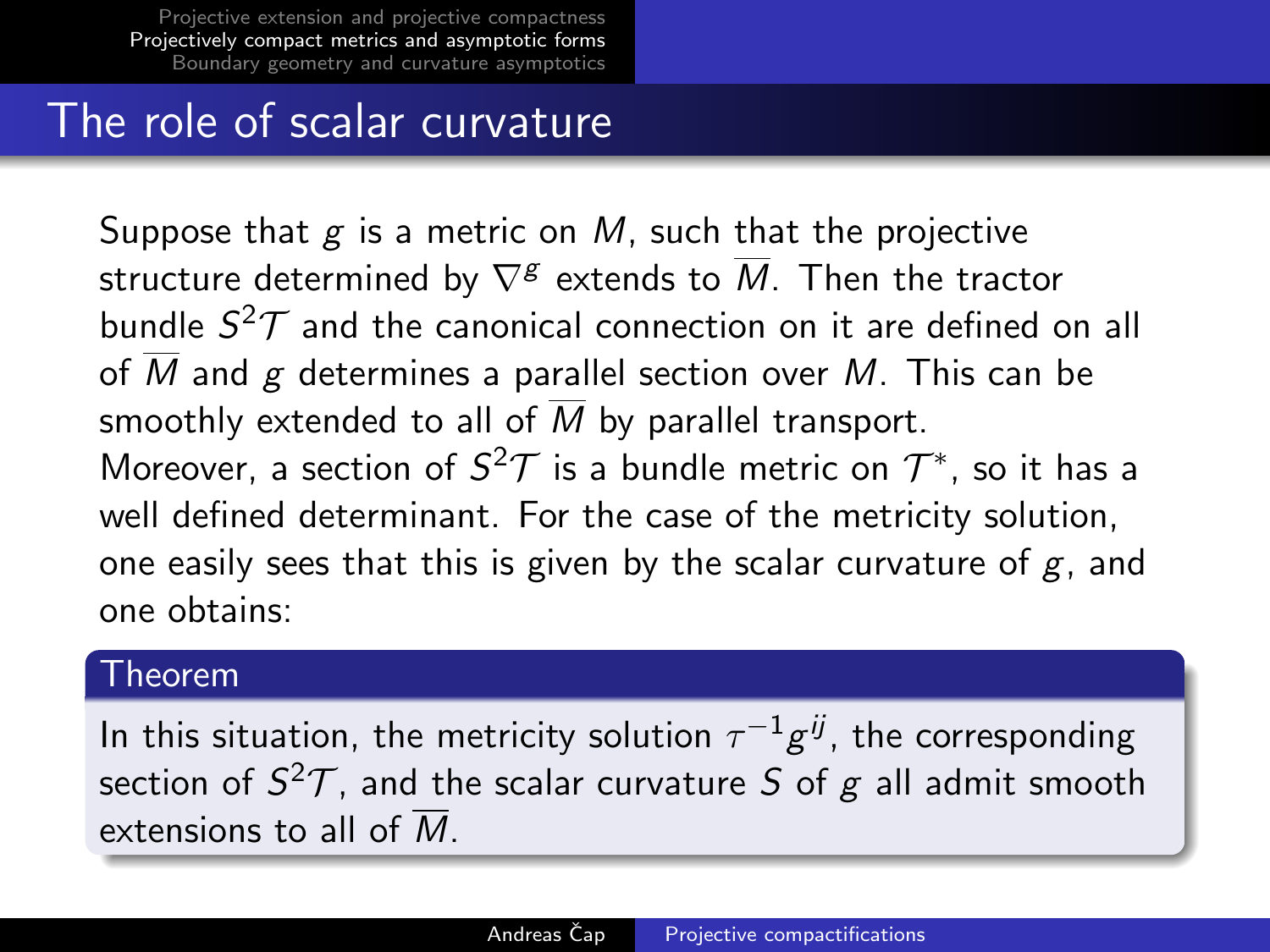The case of non–zero boundary values for S turns out to be surprisingly rigid:

### Theorem

Let  $g$  be a metric on  $M$  whose projective structure smoothly extends to  $\overline{M}$ , and let  $S : \overline{M} \to \mathbb{R}$  be the extended scalar curvature. Then for  $x \in \partial M$ , the following are equivalent

- $\bullet$  S(x)  $\neq$  0
- 2 g is projectively compact of order  $\alpha = 2$  around x.
- $\bullet$  The boundary value of S is a non-zero constant locally around x, and g admits an asymptotic form  $g = C \frac{d\rho^2}{\rho^2}$  $\frac{d\rho^2}{\rho^2}+\frac{h}{\rho}$ ρ with a constant  $C$  (related to  $S$ ).

Idea of proof: If  $S(x)\neq 0$ , the tractor metric determined by  $\tau^{-1} g^{ij}$ is non–degenerate around  $x$ . Its point–wise inverse is a bundle metric on  $\mathcal T$ . This satisfies a differential equation, showing that  $\tau$ is a defining density, and projective compactness follows.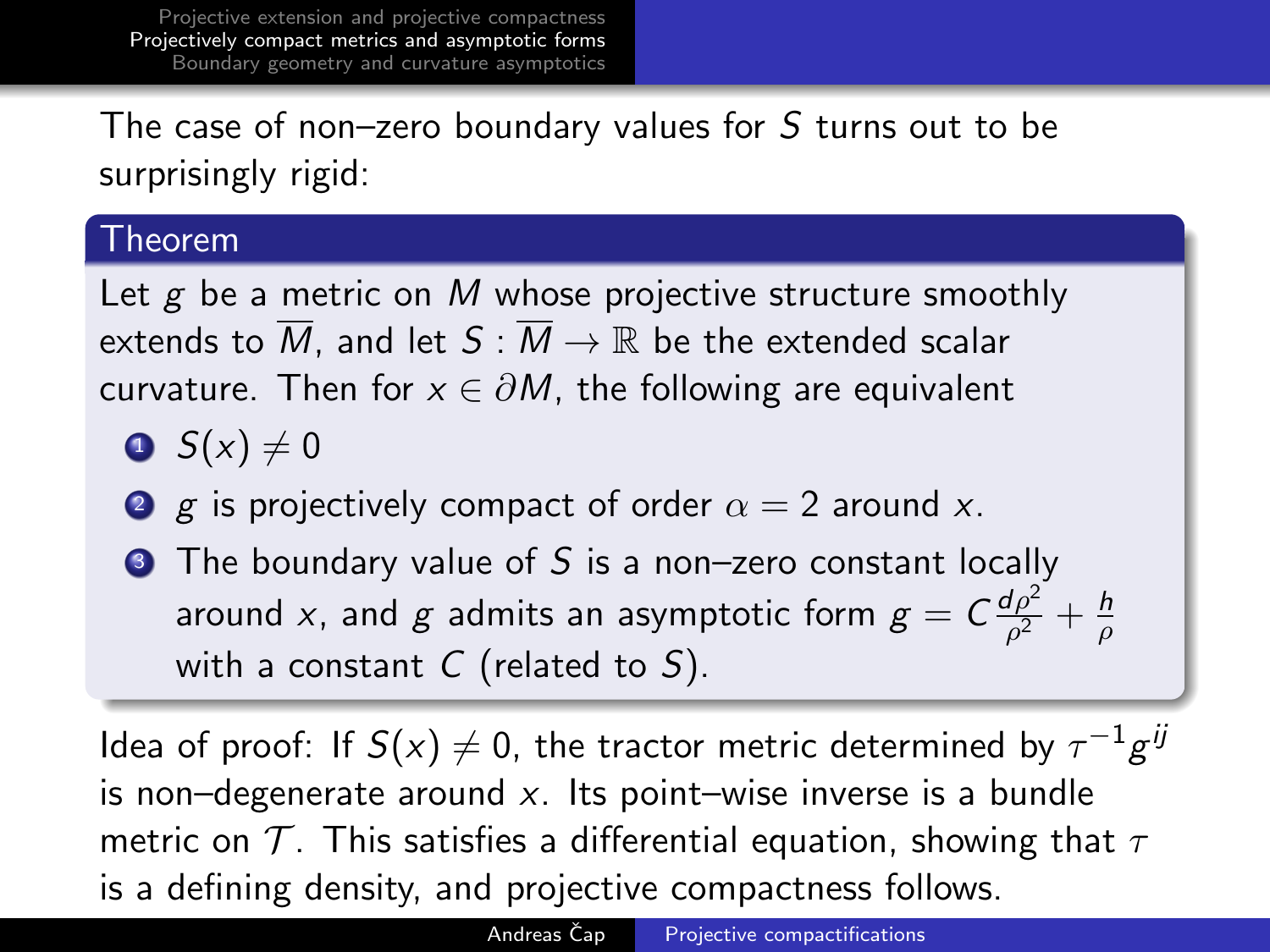More on the proof:

- Assuming projective compactness, volume asymptotics implies that the boundary value of  $S$  must be non-zero on a dense open subset in ∂M.
- Knowing explicit connections which extend to the boundary, one can refine the analysis of the inverse tractor metric on that subset to obtain an asymptotic form  $g = \frac{-n(n+1)}{4S}$ 4S  $d\rho^2$  $\frac{d\rho^2}{\rho^2}+\frac{h}{\rho}$  $\frac{\hbar}{\rho}$ .
- Using geodesics of such a connection to trivialize a neighborhood of the boundary, one verifies directly that the boundary value of S is constant, thus completing the proof.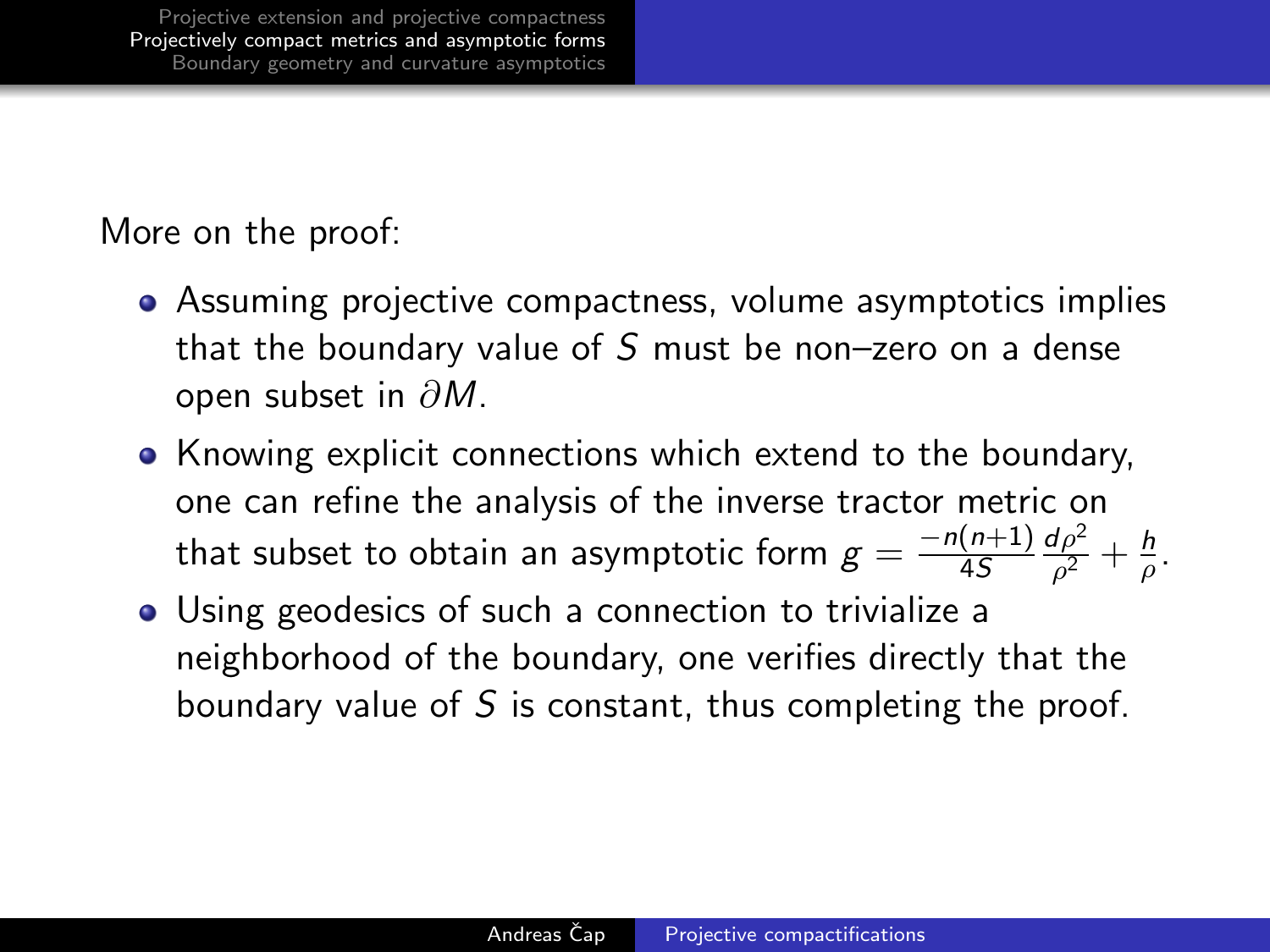The basic quantity induced on the boundary is the projective second fundamental form  $II^p$ . This is just the restriction to  $T \partial M$ of  $\hat{\nabla}d\rho$ , where  $\rho$  is a local defining function and  $\hat{\nabla}$  is a connection in the projective class which is smooth up to the boundary. It is a symmetric bilinear form defined up to scale.

Let  $\nabla$  be projectively compact of order  $\alpha \in (0, 2]$  on M and  $\mathsf{P}=\mathsf{P}_{ij}$  is (projective) Schouten tensor. Then  $\rho\mathsf{P}+\frac{\alpha-1}{\alpha^2\rho}d\rho^2$  admits a smooth extension to the boundary with boundary value representing  $II<sup>p</sup>$ .

This can also be used to described the asymptotic behavior of the curvature  $R$  of  $\nabla$ :

- For  $\alpha = 1$ ,  $\rho R$  admits an extension to the boundary, with boundary value the curvature tensor determined by  $II^p$ .
- <span id="page-14-0"></span>For  $\alpha \neq 1$ ,  $\rho^2 R$  admits an extension, with boundary value the curvature tensor determined by  $d\rho^2$ .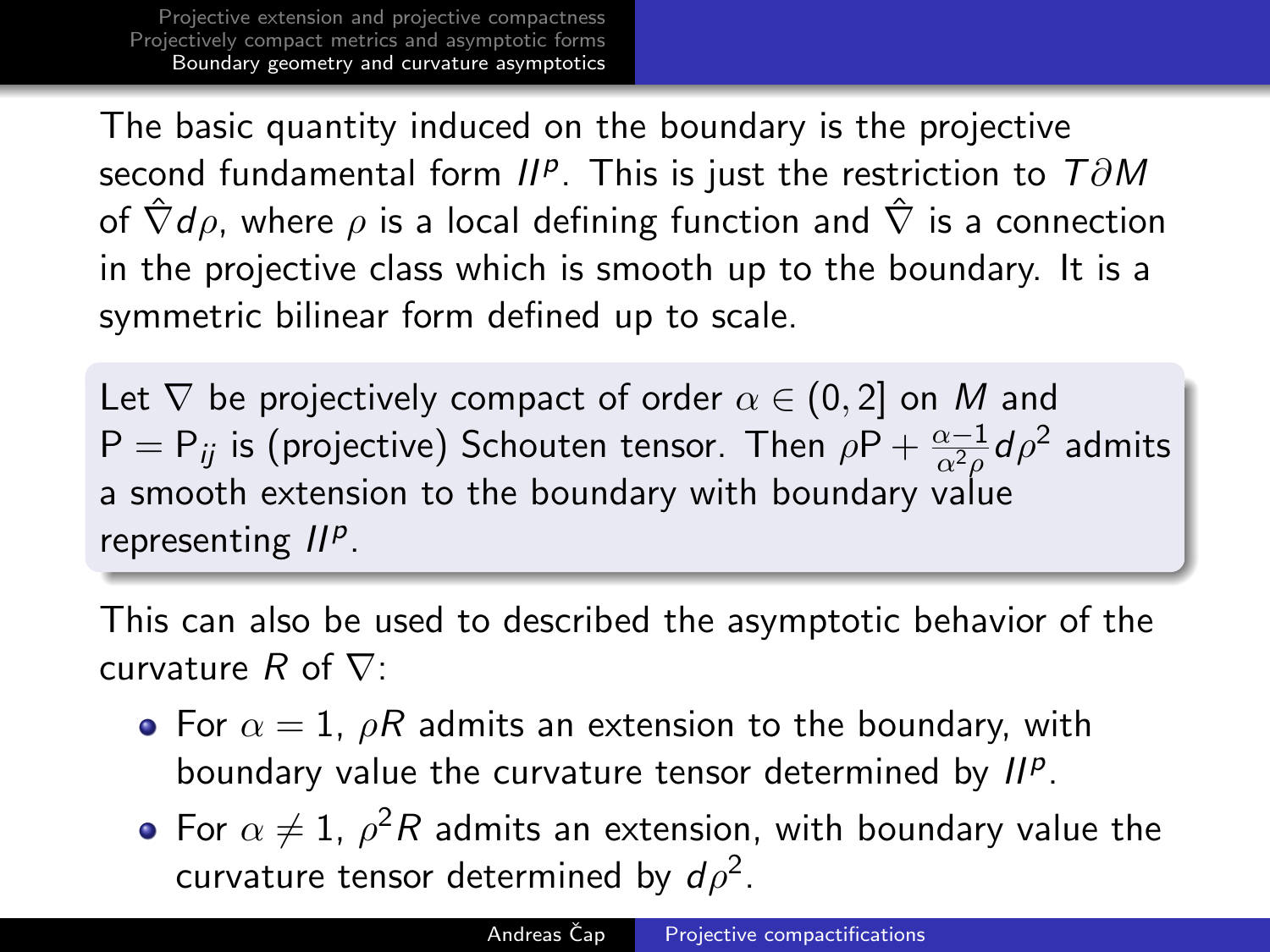One can also study the boundary geometry directly for the case of metrics having an asymptotic form as discussed before (as sufficient for projective compactness). For  $\alpha \neq 2$ , the boundary is totally geodesic for such metrics.

For  $\alpha = 2$ , the bilinear form h showing up in the asymptotic form turns out to represent  $II^p$ , which leads to the following asymptotic version of the Einstein property:

### Theorem

If g is projectively compact of order  $\alpha = 2$  on M, then the trace–free part of the Ricci–tensor admits a smooth extension to the boundary. This leads to a complete description of  $R$  up to terms which extend smoothly to the boundary.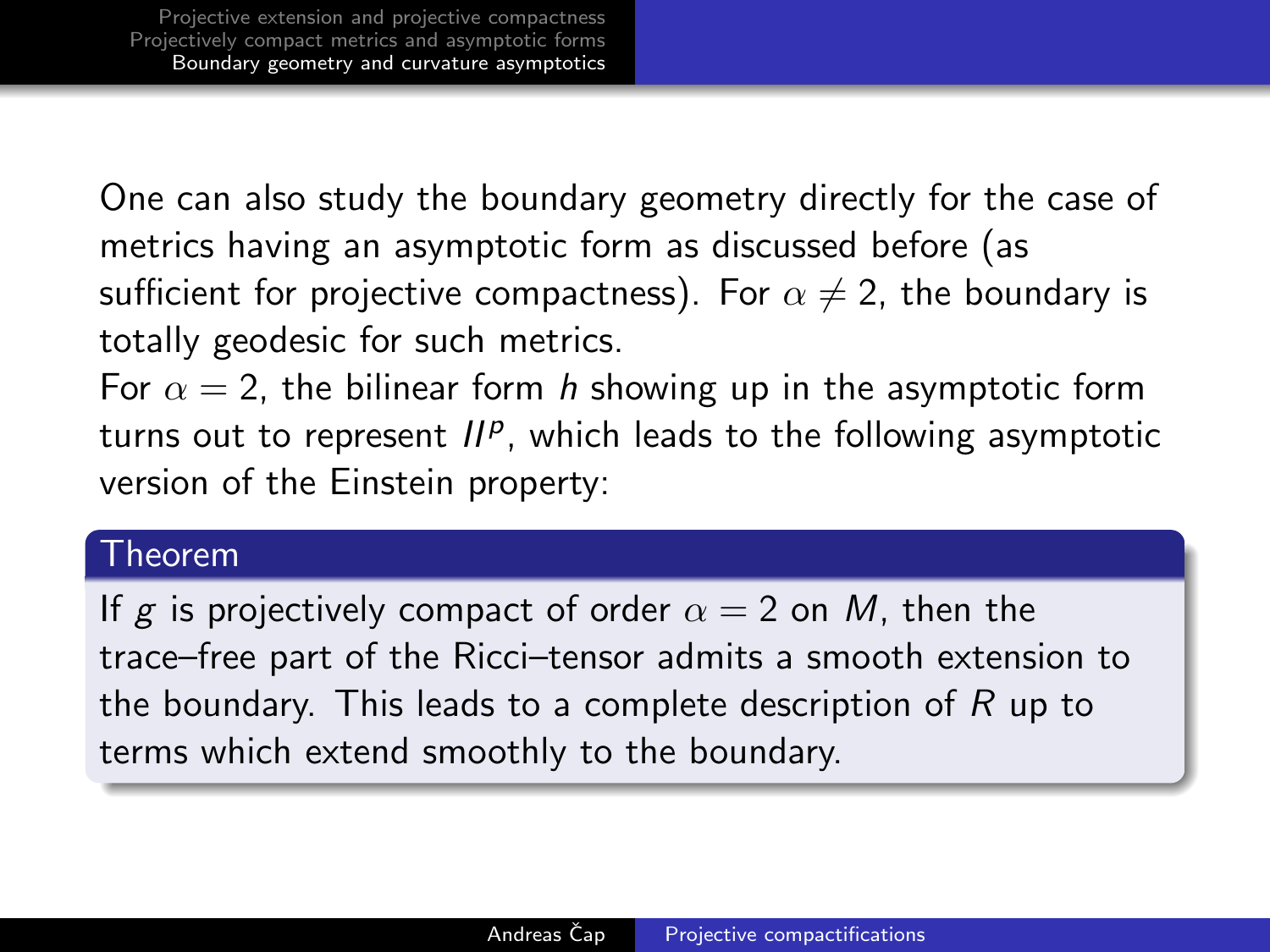## Boundary tractors

Assume that  $\nabla$  is projectively compact of order  $\alpha = 2$ , preserves a volume density, and has  $II^p$  non–degenerate. Then  $\partial M$  inherits a pseudo–Riemannian conformal structure, which can be fully described by the conformal standard tractor bundle and connection.

### Theorem

- The natural defining density  $\tau \in \Gamma(\mathcal{E}(2))$  determines  $L(\tau) \in \Gamma(S^2 \mathcal{T}^*)$ . The bundle  $\mathcal T$  with the metric  $L(\tau)$  restricts on ∂M to a conformal standard tractor bundle.
- If  $\nabla^{\mathsf{S}^2\mathcal{T}^*}L(\tau)$  (tractor connection) vanishes on  $\partial M$ , then  $\nabla^{\mathcal{T}}$ restricts to the conformal tractor connection. (For a metric, vanishing of Ric<sub>0</sub> along  $\partial M$  is sufficient.)
- In general, one can describe the conformal tractor connection explicitly in terms of projective data.